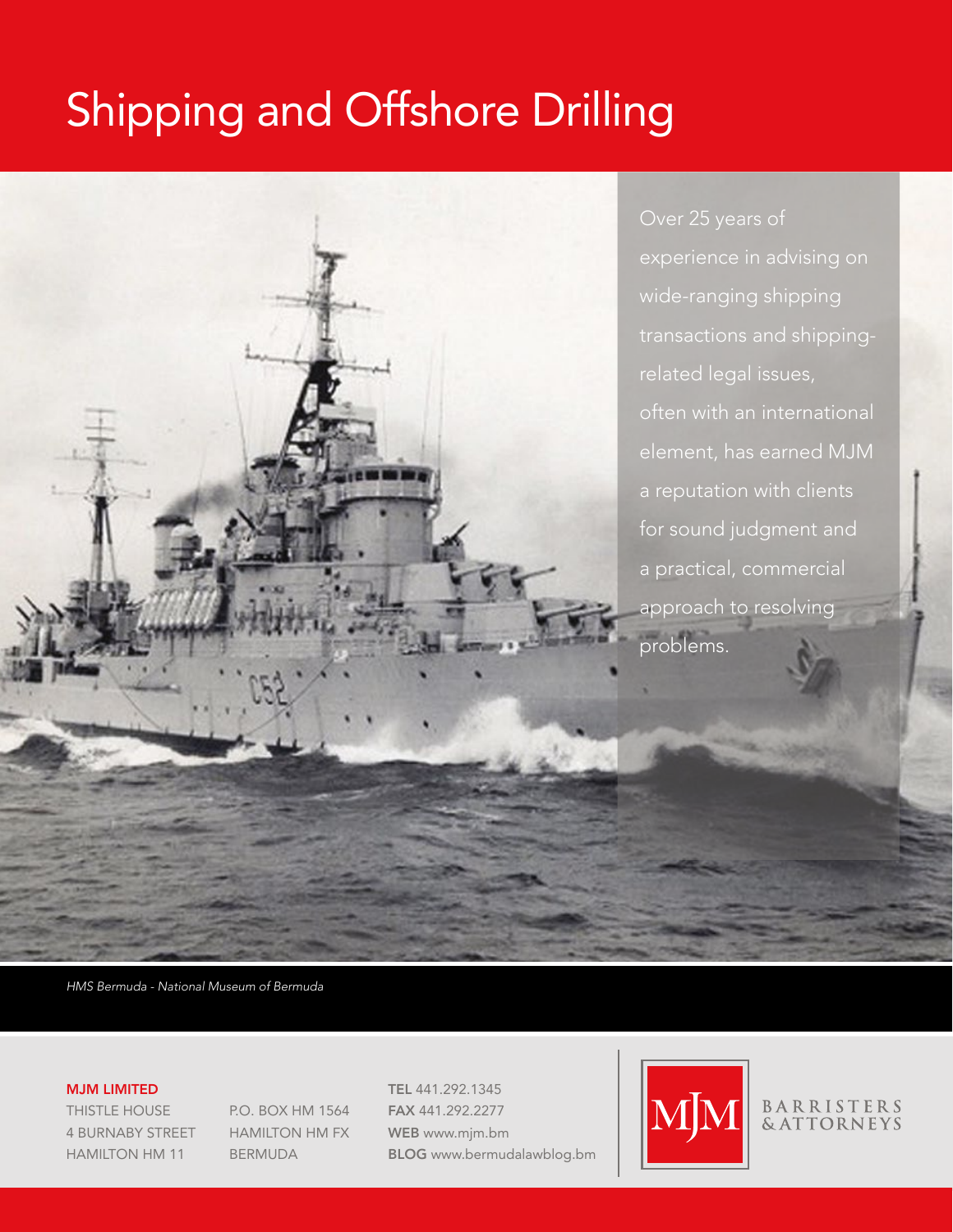## OUR SERVICES

Our team has proven professional skills and enthusiasm for a challenge. We know what we are good at and we love what we do. We strive to strike the right balance between the commercial needs of our clients and a practical application of the law. As a result, we have built strong partnerships with our clients in the shipping and shipping-related sectors.

#### CAPITAL MARKETS

We have extensive corporate finance experience, especially in the US and Norwegian OTC markets. Our team has advised on all types of capital market transactions for clients in the shipping sector including:

- IPOs
- Public offerings, private placements, rights issues and other capital raisings
- Bond offerings
- Stock exchange listings
- Corporate governance
- Restructuring and recapitalisations

#### SHIP FINANCE

We have acted for lenders, borrowers and other parties on a broad range of ship financing transactions and we are highly experienced in transactions involving acquisitions and sales, mortgages, assignments of insurances, deeds of covenants, leasing, bareboat and time charter arrangements.

#### **CORPORATE**

We are experienced in advising on all manner of corporate and contractual structures pertaining to the shipping sector including MLPs, joint ventures and pooling arrangements.

We also advise on all aspects of the governance and administration of companies, including directors' duties and shareholders issues, and we provide corporate secretarial services through our affiliate Quorum Limited.

#### MERGERS AND ACQUISITIONS

Our team has a breadth and depth of M&A experience and we bring our extensive knowledge of current market practice to bear in each transaction. We have advised on a number of Bermuda's largest M&A transactions in the shipping sector.

#### INSOLVENCY AND RESTRUCTURING

We have considerable experience in advising companies in financial difficulty, including shipping companies, on restructuring and insolvency law. We also advise lenders and secured creditors on enforcement, receivership and liquidation.

#### LITIGATION

Our firm is widely recognised for its litigation expertise, and our shipping team works closely with our litigation group across a wide range of issues including ship arrests and marine insurance disputes.



**BARRISTERS**<br>**&ATTORNEYS** 

Peter Martin ranked Leading Lawyer in IFLR1000 2017 Jeremy Leese ranked Rising Star in IFLR1000 2017 Brian Holdipp ranked Rising Star in IFLR1000 2017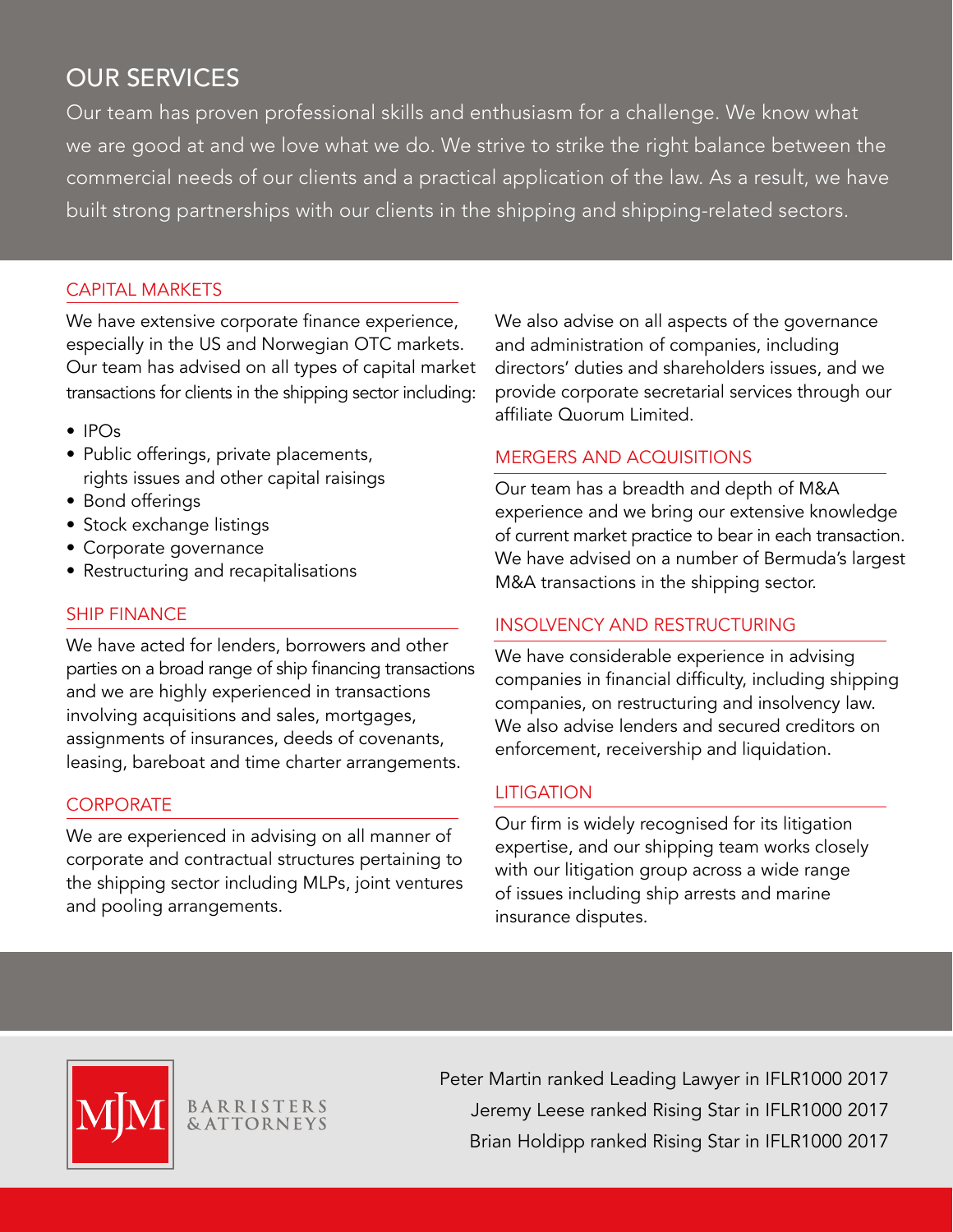## RECENT TRANSACTIONS

| <b>FINANCE</b>                                                                    |                                                                     | <b>ADVISORY</b>                                                                            |
|-----------------------------------------------------------------------------------|---------------------------------------------------------------------|--------------------------------------------------------------------------------------------|
| Borr Drilling on its \$805<br>million private placement                           | Golar on its \$402.5 million<br>note offering                       | The formation of Borr<br>Drilling and Northern Drilling                                    |
| Nordic American Offshore<br>on its \$49.2 million<br>underwritten equity offering | Ship Finance International<br>on its \$225 million note<br>offering | FLEX LNG on its<br>redomiciliation from the<br>British Virgin Islands to<br>Bermuda        |
| Golar on its \$150 million<br>margin loan using a<br>Bermuda LLC                  | Golden Ocean on its \$60<br>million private placement               | Nordic American Offshore on<br>its redomiciliation from the<br>Marshall Islands to Bermuda |
| Archer on its \$100 million<br>private placement                                  | Northern Drilling on its \$230<br>million private placement         | Golar on the Golar Power<br>joint venture with Stonepeak<br>Infastructure Fund             |

## REPRESENTATIVE CLIENTS

Seadrill • Frontline • Ship Finance International • Archer Golden Ocean • FLEX LNG • Nordic American Tankers Nordic American Offshore • Lomar • Transpetrol • Northern Drilling Sevan Drilling • Avance Gas • Golar • Borr Drilling • Northern Offshore ABN AMRO • DnB Bank • Nordea Bank • Danske Bank • ING Bank Skandinaviska Enskilda Banken • HSH Nordbank Credit Agricole • Standard Chartered

"Veteran practitioner Peter Martin has a wealth of experience in M&A and corporate reorganisations, particularly in the shipping and drilling context." - *Chambers Global, 2017*



BARRISTERS<br>& ATTORNEYS